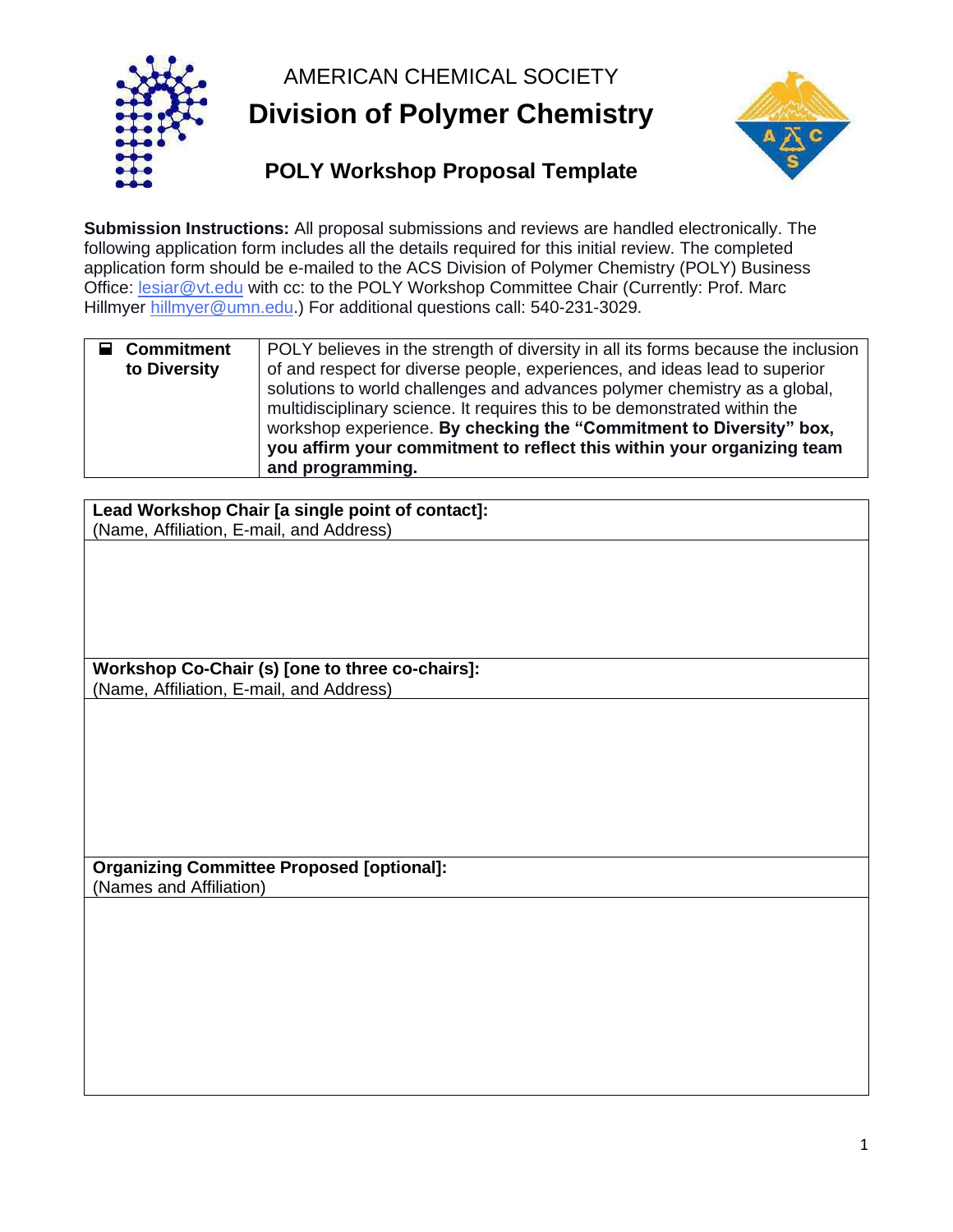**Workshop Overview and Vision:** Give a brief overview to the POLY Workshop which you plan to organize. Discuss the focus of the workshop, a brief history and current state of the field, and why this workshop will be of interest to the broader polymer chemistry community [500-word maximum].

**Topics/Speakers Proposed:**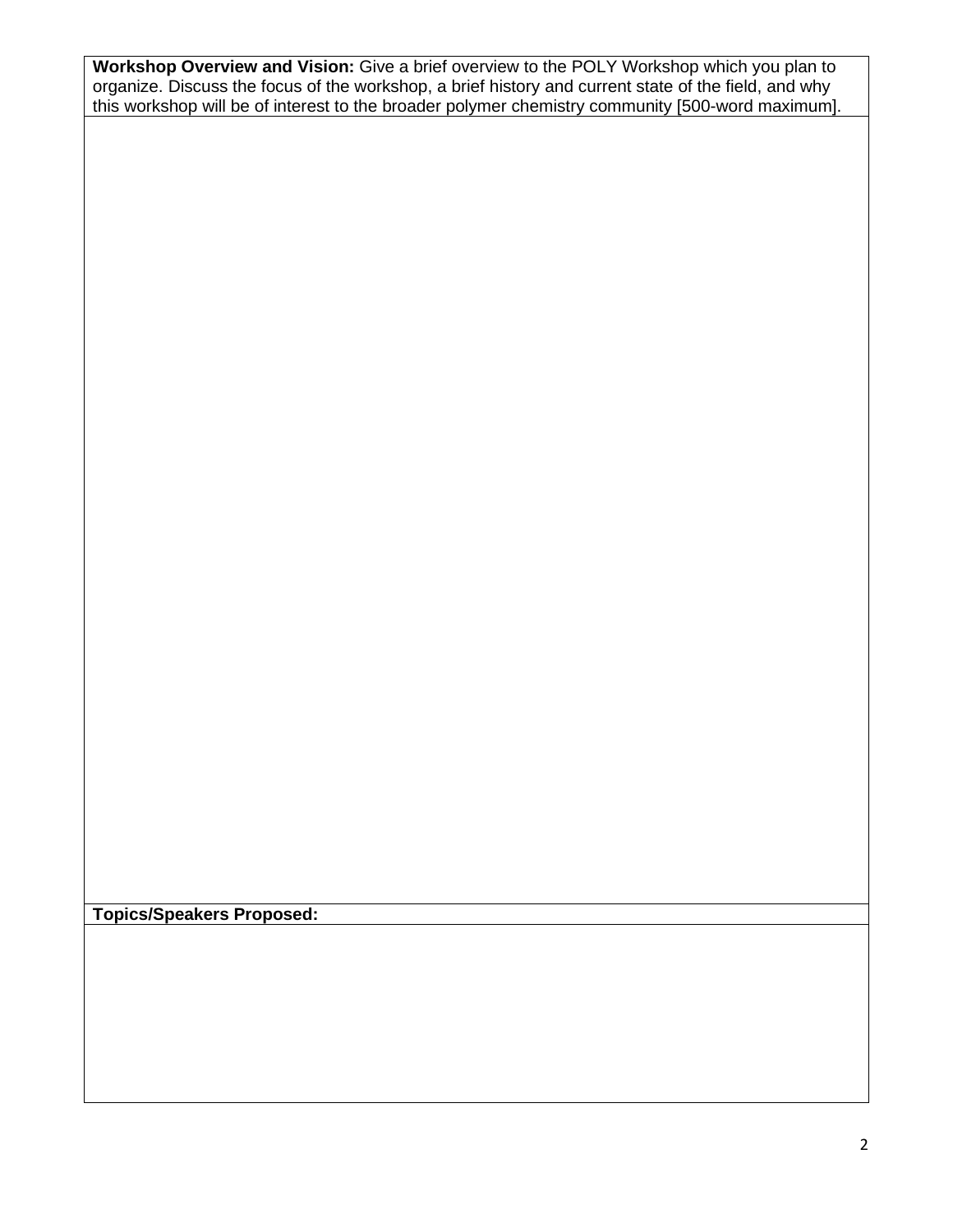**Proposed Location:** Propose the location which you feel would be desirable for your target audience and discuss why.

**Proposed Dates:** Propose the time of year would be optimal and why. If approved, you will work with the Workshop Committee and POLY Business Office to minimize overlap with related workshops and symposia, and other logistical restraints.

**Budget**: POLY accepts all financial responsibility for POLY workshops. The POLY business office will establish the participant registration using the ratio of the estimated event costs to the number of anticipated attendees. Many of the costs are fixed by the contractual obligations associated with the venue. POLY includes and requires an administrative fee of \$15,000 as part of the total estimated event costs. The POLY Business Office develops this budget for POLY Treasurer approval. Treasurer approval is required prior to the opening of registration to the public.

If approved, organizers will receive ten (10) registration waivers and a \$1,000 discretionary fund to offset miscellaneous business costs as organizers deem appropriate. This fund cannot be used for alcoholic beverages. The event attendees will typically receive meeting materials and certain food and beverage services (breaks, breakfasts, receptions) during the event depending on the venue and facilities.

## **Select ALL items below that are important to you and the attendees for an optimal meeting experience:**

Included within a standard budget:

- $\Box$  Meeting materials (e-meeting site for download)
- $\Box$  Break services (coffee, light snacks)
- $\Box$  Breakfast (typically continental)
- $\Box$  Receptions (light food and non-alcoholic beverages)
- $\Box$  Speaker waivers (10 waivers see above)

Example expenses not included with the POLY budget and thus need external sponsorship

- $\Box$  Lunch
- □ Banquet
- □ Alcoholic beverages
- $\Box$  Off-site social networking expenses
- □ Additional speaker waivers
- □ Speaker travel support
- □ Organizer travel support
- □ Poster awards

### **Prospective Sponsors:**

Discuss what funding sources you anticipate securing to aid in funding the workshop. Typical external funding is through industry sponsorship. The additional funds raised can be used to cover items not included in a standard budget.